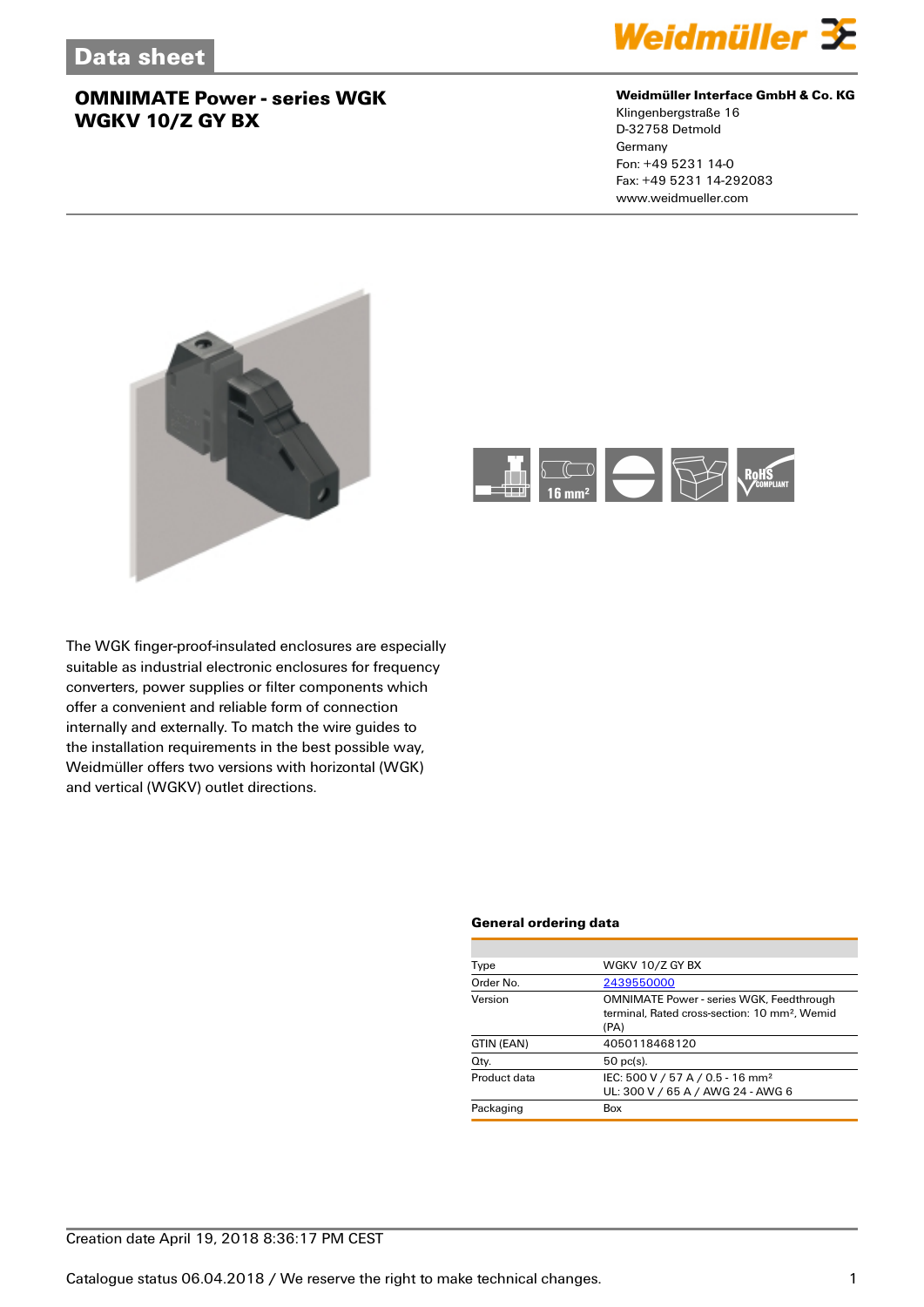# **Technical data**

**Dimensions and weights**



### **Weidmüller Interface GmbH & Co. KG**

Klingenbergstraße 16 D-32758 Detmold Germany Fon: +49 5231 14-0 Fax: +49 5231 14-292083

| Net weight                                                                   | 19.98 <sub>g</sub>             |                                                                   |                   |
|------------------------------------------------------------------------------|--------------------------------|-------------------------------------------------------------------|-------------------|
| <b>System parameters</b>                                                     |                                |                                                                   |                   |
|                                                                              | <b>OMNIMATE Power - series</b> | Wire connection method                                            |                   |
| Product family                                                               | WGK                            |                                                                   | Screw connection  |
| Conductor outlet direction                                                   | $90^{\circ}/270^{\circ}$       | Fitted by customer                                                | Yes               |
| Screwdriver blade                                                            | $0.8 \times 4.0$               | Tightening torque, min.                                           | $1.2$ Nm          |
| Tightening torque, max.                                                      | 2.4 Nm                         | Clamping screw                                                    | M 4               |
| Stripping length                                                             | $11 \text{ mm}$                | Touch-safe protection acc. to DIN VDE<br>0470                     | <b>IP 20</b>      |
| <b>Material data</b>                                                         |                                |                                                                   |                   |
|                                                                              |                                |                                                                   |                   |
| Insulating material                                                          | Wemid (PA)                     | Colour                                                            | Grey              |
| Colour chart (similar)                                                       | <b>RAL 7035</b>                | UL 94 flammability rating                                         | $V-0$             |
| Contact material                                                             | E-Cu                           | Contact surface                                                   | tinned            |
| Storage temperature, min.                                                    | $-25 °C$                       | Storage temperature, max.                                         | 55 °C             |
| Max. relative humidity during storage                                        | 80%                            | Operating temperature, min.                                       | -50 °C            |
| Operating temperature, max.                                                  | 120 °C                         | Temperature range, installation, min.                             | -25 °C            |
| Temperature range, installation, max.                                        | 120 °C                         |                                                                   |                   |
| <b>Conductors suitable for connection</b>                                    |                                |                                                                   |                   |
|                                                                              |                                |                                                                   |                   |
| Clamping range, min.                                                         | $0.5$ mm <sup>2</sup>          | Clamping range, max.                                              | $16 \text{ mm}^2$ |
| Wire connection cross section AWG.                                           |                                | Wire connection cross section AWG.                                |                   |
| min.                                                                         | <b>AWG 24</b>                  | max.                                                              | AWG 6             |
| Solid, min. H05(07) V-U                                                      | $0.5$ mm <sup>2</sup>          | Solid, max. H05(07) V-U                                           | $16 \text{ mm}^2$ |
| Stranded, min. H07V-R                                                        | $10 \text{ mm}^2$              | Stranded, max. H07V-R                                             | $16 \text{ mm}^2$ |
| Flexible, min. H05(07) V-K                                                   | $0.5$ mm <sup>2</sup>          | Flexible, max. H05(07) V-K                                        | $10 \text{ mm}^2$ |
| w. wire end ferrule, DIN 46228 pt 1, min                                     | $0.5$ mm <sup>2</sup>          | w. wire end ferrule, DIN 46228 pt 1,<br>max.                      | $10 \text{ mm}^2$ |
| Rated data acc. to IEC                                                       |                                |                                                                   |                   |
|                                                                              |                                |                                                                   |                   |
| tested acc. to standard                                                      | IEC 60664-1, IEC 61984         | Rated current, min. no. of poles<br>$(Tu=20^{\circ}C)$            | 57 A              |
| Rated current, max, no, of poles<br>$(Tu=20^{\circ}C)$                       | 57 A                           | Rated voltage for surge voltage class /<br>pollution degree III/3 | 500 V             |
| Rated impulse voltage for surge voltage<br>class/ contamination degree III/3 | 6 kV                           |                                                                   |                   |
| Rated data acc. to CSA                                                       |                                |                                                                   |                   |
|                                                                              |                                |                                                                   |                   |
| Rated voltage (Use group B)                                                  | 300 V                          | Rated voltage (Use group C)                                       | 300 V             |
| Rated current (use group B)                                                  | 65A                            | Rated current (use group C)                                       | 65A               |
| Wire cross-section, AWG, min.                                                | <b>AWG 24</b>                  | Wire cross-section, AWG, max.                                     | AWG 6             |
|                                                                              |                                |                                                                   |                   |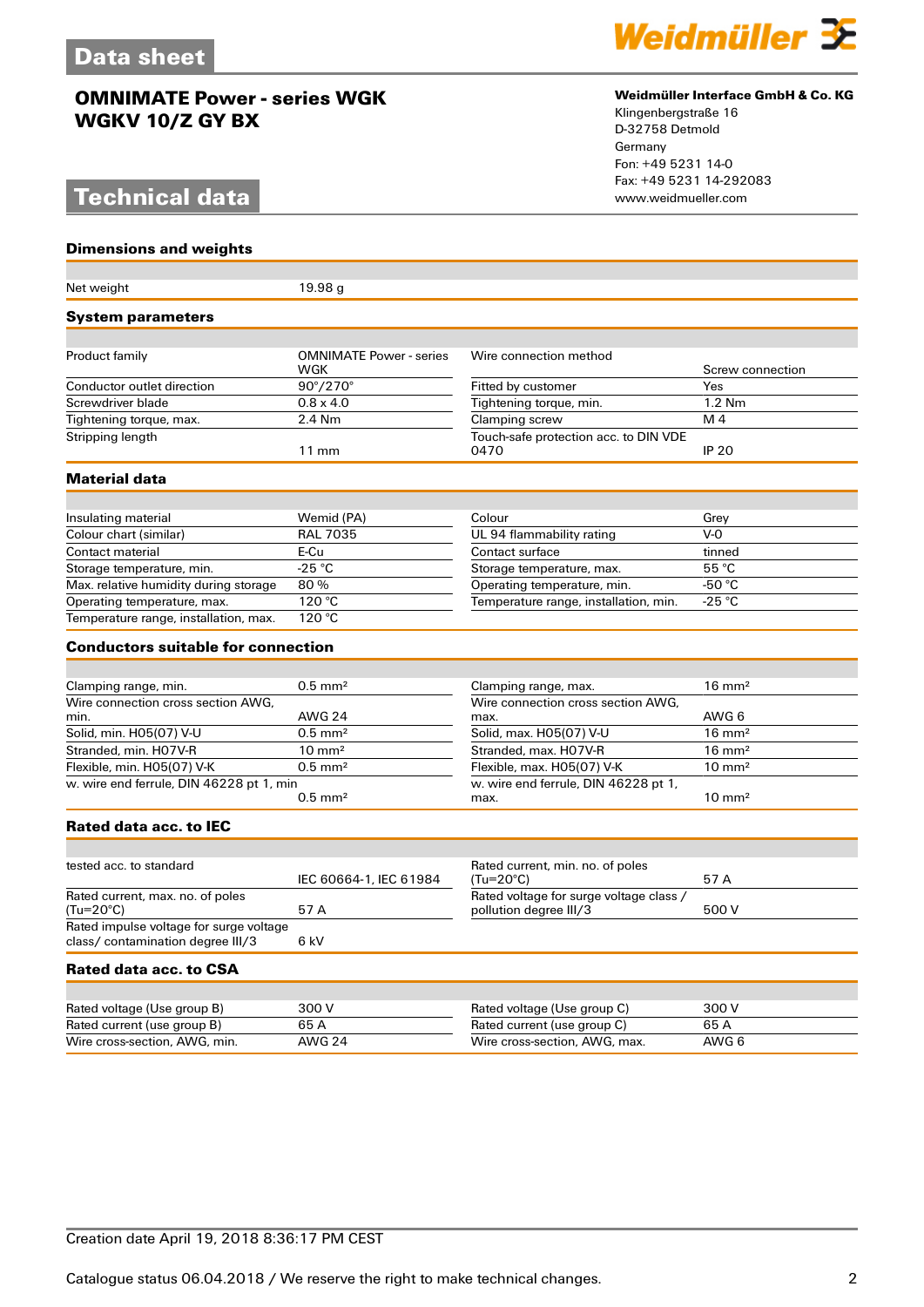# **Technical data**

**Rated data acc. to UL 1059**



#### **Weidmüller Interface GmbH & Co. KG**

Klingenbergstraße 16 D-32758 Detmold Germany Fon: +49 5231 14-0 Fax: +49 5231 14-292083

| Institute (cURus)                |                                                                                                                                                                                                                                              | Certificate No. (cURus)                                                                                       |             |  |  |
|----------------------------------|----------------------------------------------------------------------------------------------------------------------------------------------------------------------------------------------------------------------------------------------|---------------------------------------------------------------------------------------------------------------|-------------|--|--|
|                                  |                                                                                                                                                                                                                                              |                                                                                                               | E60693      |  |  |
| Rated voltage (use group B)      | 300 V                                                                                                                                                                                                                                        | Rated voltage (use group C)                                                                                   | 300V        |  |  |
| Rated current (use group B)      | 65A                                                                                                                                                                                                                                          | Rated current (use group C)                                                                                   | 65A         |  |  |
| Wire cross-section, AWG, min.    | <b>AWG 24</b>                                                                                                                                                                                                                                | Wire cross-section, AWG, max.                                                                                 | AWG 6       |  |  |
| Reference to approval values     | Specifications are<br>maximum values, details -<br>see approval certificate.                                                                                                                                                                 |                                                                                                               |             |  |  |
| <b>Classifications</b>           |                                                                                                                                                                                                                                              |                                                                                                               |             |  |  |
| ETIM 6.0                         | EC001283                                                                                                                                                                                                                                     | eClass 6.2                                                                                                    | 27-14-11-34 |  |  |
| eClass 9.1                       | 27-14-11-34                                                                                                                                                                                                                                  |                                                                                                               |             |  |  |
| <b>Notes</b>                     |                                                                                                                                                                                                                                              |                                                                                                               |             |  |  |
| <b>Notes</b>                     |                                                                                                                                                                                                                                              |                                                                                                               |             |  |  |
|                                  | • Clearance and creepage distances to other components must be devised in accordance with the relevant<br>application standard. This can be achieved in the device by full encapsulation or by the use of additional<br>spacer plates.       |                                                                                                               |             |  |  |
|                                  | • Rated data refer only to the component itself. Clearance and creepage distances to other components are to<br>be designed in accordance with the relevant application standards.<br>• Colours: SW = black; GN/YL = green/yellow; GY = grey |                                                                                                               |             |  |  |
|                                  |                                                                                                                                                                                                                                              |                                                                                                               |             |  |  |
|                                  | • Additional colours on request                                                                                                                                                                                                              |                                                                                                               |             |  |  |
|                                  | $4 \text{ mm} = 250 \text{ V}$                                                                                                                                                                                                               | • WGK: Rated voltage plastic walls: $1 - 4$ mm = 500 V; metal walls: $1 - 2.5$ mm = 400 V; metal walls: 2.5 - |             |  |  |
| <b>Approvals</b>                 |                                                                                                                                                                                                                                              |                                                                                                               |             |  |  |
|                                  |                                                                                                                                                                                                                                              |                                                                                                               |             |  |  |
| Approvals                        |                                                                                                                                                                                                                                              |                                                                                                               |             |  |  |
| <b>ROHS</b>                      | Conform                                                                                                                                                                                                                                      |                                                                                                               |             |  |  |
| <b>Downloads</b>                 |                                                                                                                                                                                                                                              |                                                                                                               |             |  |  |
| Approval/Certificate/Document of |                                                                                                                                                                                                                                              |                                                                                                               |             |  |  |
| Conformity                       | <b>Declaration of the Manufacturer</b>                                                                                                                                                                                                       |                                                                                                               |             |  |  |
| Brochure/Catalogue               | <b>FL DRIVES EN</b>                                                                                                                                                                                                                          |                                                                                                               |             |  |  |
|                                  | <b>MB DEVICE MANUF. EN</b><br><b>FL DRIVES DE</b>                                                                                                                                                                                            |                                                                                                               |             |  |  |
|                                  | FL BASE STATION EN                                                                                                                                                                                                                           |                                                                                                               |             |  |  |
|                                  | <b>FL ELEVATOR EN</b>                                                                                                                                                                                                                        |                                                                                                               |             |  |  |
|                                  | FL POWER SUPPLY EN                                                                                                                                                                                                                           |                                                                                                               |             |  |  |
|                                  | <b>FL 72H SAMPLE SER EN</b><br>PO OMNIMATE EN                                                                                                                                                                                                |                                                                                                               |             |  |  |
|                                  |                                                                                                                                                                                                                                              |                                                                                                               |             |  |  |

## Creation date April 19, 2018 8:36:17 PM CEST

Catalogue status 06.04.2018 / We reserve the right to make technical changes. 33